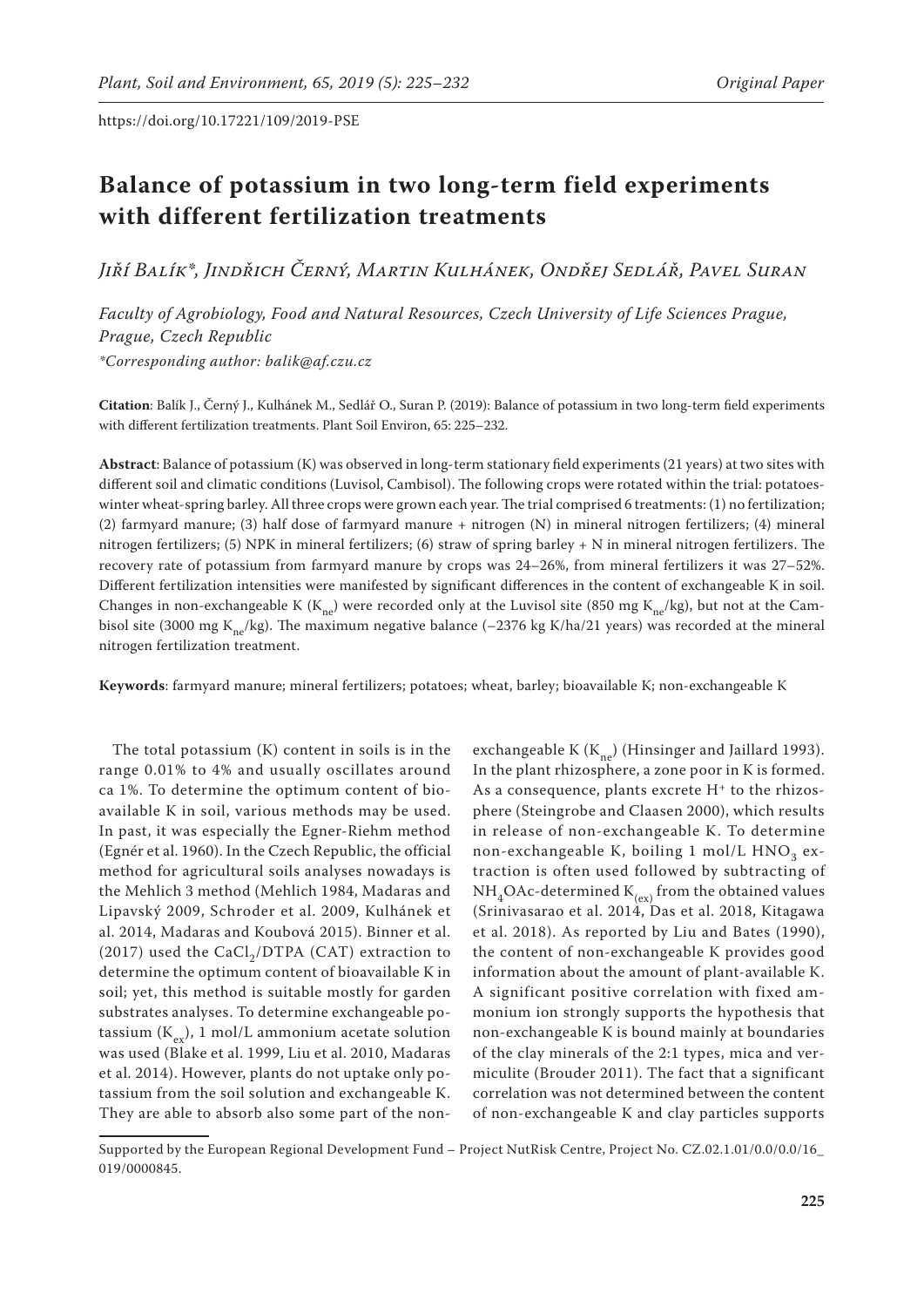the hypothesis that the clay mineral type is more important than the total content of clay particles (Kitagawa et al. 2018). The authors further suggest determining not only exchangeable K but also nonexchangeable K, which enables a complex view of the potassium issue, especially at insufficient K fertilization (risk management) and resulting K deficit in agricultural soils.

The aim of this study is to determine the potassium balance and related changes in soils at different fertilization treatments. Long-term field experiments were carried out at two different sites. The crop rotation used in the experiment corresponds well with the intensive farming systems used in the Czech Republic (CR). This research is also important from the viewpoint of the long-term sustainable soil management in CR, with respect to the fact that annual potassium doses in mineral fertilizers for more than 20 years have been only 5–6 kg K/ha agricultural soil.

## **MATERIAL AND METHODS**

The trials were established in 1996 at two sites with different soil-climatic conditions: Hněvčeves and Humpolec (Table 1). Within the trials, three crops were rotated in the following order: potatoes, winter wheat, spring barley. Each year all of the crops were grown. The trial comprised 6 treatments: (1) no fertilization (control); (2) farmyard manure (FYM 1); (3) half dose of farmyard manure  $+$  nitrogen (N) in mineral nitrogen fertilizers (FYM 1/2); (4) mineral nitrogen fertilizers (N); (5) NPK in mineral fertilizers (NPK); (6) straw of spring barley + N in mineral nitrogen fertilizers (N + ST) (Černý et al. 2010). Organic fertilizers – farmyard manure and straw (ST) were always applied in autumn (October) to potatoes. Mineral phosphorus and potassium fertilizers were applied to each crop in autumn; mineral nitrogen fertilizers were applied to potatoes and spring barley in spring prior to the crop establishment. In the case of winter wheat, the nitrogen dose was divided into halves, the first one was applied at BBCH 21, the second one at BBCH 31–32. The application rate of mineral nitrogen was 140 kg N/ha for wheat and 70 kg N/ha for spring barley; at FYM 1/2 treatment, N was applied at the rate of 115 kg N/ha for wheat and 50 kg N/ha for barley. The NPK treatment of winter wheat and spring barley included phosphorus at a rate of 30 kg P/ha (triple super phosphate) and potassium at a rate of 100 kg K/ha (60% potassium salt). At the other treatments, the dosage of phospho-

rus (P) and K depended on the content of nutrients in the applied organic fertilizers (Table 2).

Soil analyses were always proceeded with air-dried soil samples ( $\leq 2$  mm; 0–30 cm depth; four replications). For the purposes of this manuscript, soil samples taken up in the year 1996 were analysed in detail (autumn, before experiment establishing) and at the end of 7th crop rotation, shortly after plant harvest in 2017. The data evaluated here are based only on the results of the soils taken up from the plots with spring barley.

All plants were harvested after reaching the maturity stage every year of the experiment to get the yield data. Samples of barley and wheat grain and straw as well as potato tubers were dried at 40°C and subsequently proceeded with dry decomposition (Mader et al. 1998). The potassium content was measured due to the atomic adsorption spectrometry (AA280FS, Agilent Technologies, Mulgrave, Australia).

 $\text{CaCl}_2/\text{DTPA}$  (CAT) extraction (CSN EN 13651, 2001). For this procedure, 3.00 g of soil sample was weighed into 50 mL tubes. To all samples was applied 30 mL solution of 0.01 mol/L CaCl<sub>2</sub> and 0.01 mol/L 0.002 diethylenetriaminepentaacetic acid (DTPA). The solution was shaken for 1 h on a horizontal shaker. Extracts were filtered and measured on the optical emission spectrometer with inductive coupled plasma (ICP-OES, Agilent Technologies 700, Victoria, Australia).

Table 1. Characteristics of experimental fields

|                                          | Hněvčeves                          | Humpolec                                         |
|------------------------------------------|------------------------------------|--------------------------------------------------|
| Location                                 | 50°18′46″N,<br>$15^{\circ}43'3''E$ | 49°33'16"N,<br>15°21'2"E                         |
| Altitude (m a.s.l.)                      | 265                                | 525                                              |
| Mean annual<br>temperature $(^{\circ}C)$ | 8.2                                | 7.0                                              |
| Mean annual<br>precipitation (mm)        | 573                                | 665                                              |
| Soil type                                | on loess                           | Haplic Luvisol Stagnic Cambisol<br>on paragneiss |
| Soil texture                             | Clay loam                          | Sandy loam                                       |
| Clay $(\%)$ (< 0.002 mm)                 | 4.4                                | 5.8                                              |
| Silt $(\%)$ (0.002-0.05 mm)              | 77.0                               | 43.6                                             |
| Sand $(\%)$ $(0.05-2 \text{ mm})$        | 18.7                               | 50.6                                             |
| Bulk density $(g/cm^3)$                  | 1.50                               | 1.40                                             |
| $C_{org}(\%)$                            | 1.06                               | 1.38                                             |
| $pH_{CaCl2}$                             | 5.9                                | 5.1                                              |
| $CEC (mmol+/kg)$                         | 116                                | 90                                               |

CEC – cation exchange capacity;  $C_{\text{org}}$  – organic carbon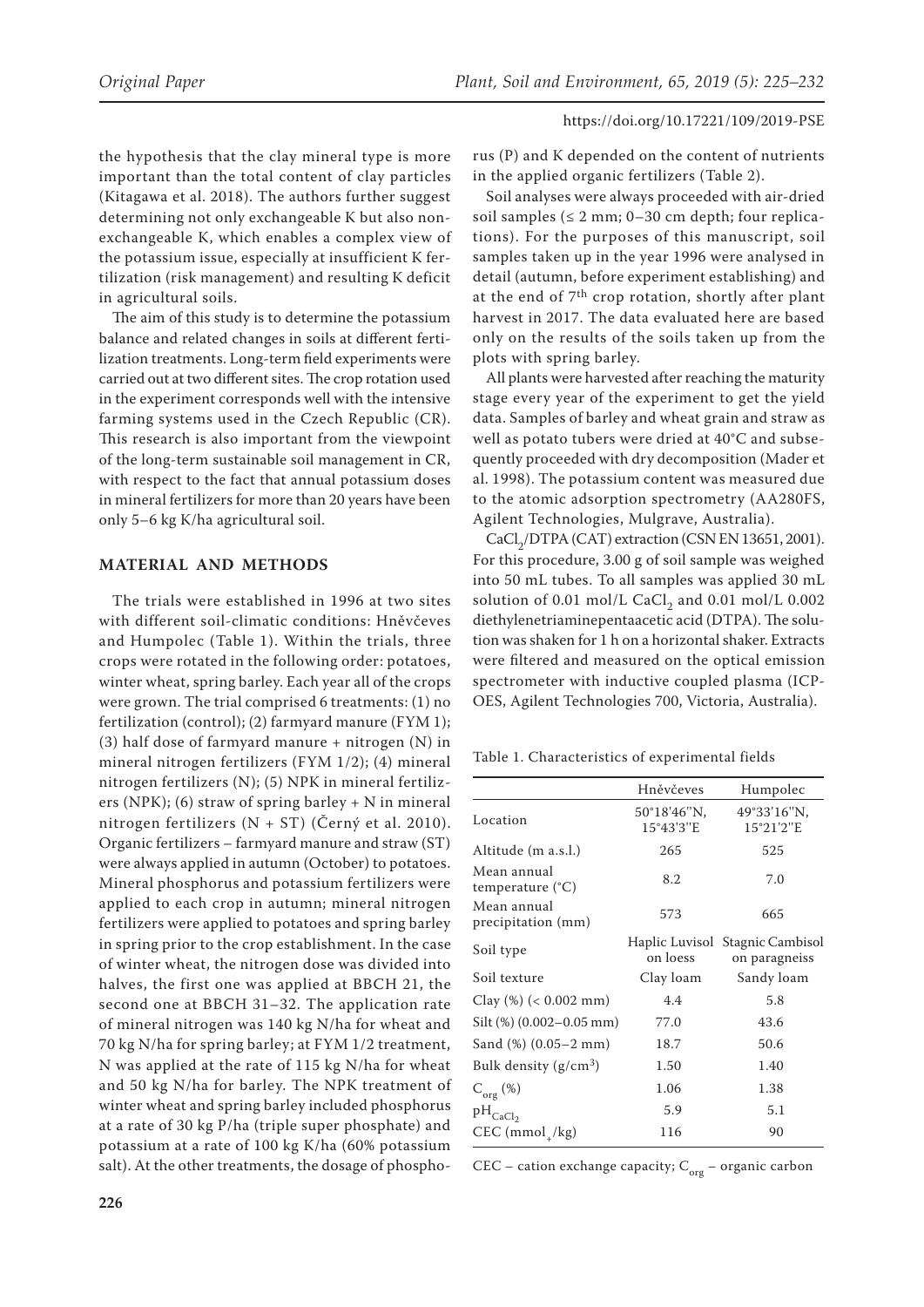|                  |     | Potatoes                |                                                                                     |          | Wheat                                        |                |                | Barley         |                |                | $\Sigma$ (3–year cycle) |          |          |          |          |             |    |       |     |         |
|------------------|-----|-------------------------|-------------------------------------------------------------------------------------|----------|----------------------------------------------|----------------|----------------|----------------|----------------|----------------|-------------------------|----------|----------|----------|----------|-------------|----|-------|-----|---------|
| Treatment        | N   |                         |                                                                                     | К        |                                              |                |                |                | K              |                |                         | P        |          | К        |          |             | P  |       | К   |         |
|                  |     |                         | Hn Hu                                                                               | Hn       | Hu                                           |                |                | Hn Hu          |                | Hn Hu          | N                       |          | Hn Hu    | Hn       | Hu       | N           |    | Hn Hu | Hn  | Hu      |
| Control          |     |                         |                                                                                     |          |                                              |                |                |                |                |                |                         |          |          |          |          |             |    |       |     |         |
| FYM1             |     |                         | 330 <sup>1</sup> 90 <sup>2</sup> 108 <sup>2</sup> 382 <sup>2</sup> 308 <sup>2</sup> |          |                                              | $\overline{0}$ | $\Omega$       | $\overline{0}$ | $\Omega$       | $\Omega$       | $\Omega$                | $\Omega$ | $\Omega$ | $\Omega$ | $\Omega$ | 330         | 90 | 108   |     | 382 320 |
| FYM 1/2          |     | $165^1$ 45 <sup>2</sup> |                                                                                     |          | $54^2$ 191 <sup>2</sup> 160 <sup>2</sup> 115 |                | $\overline{0}$ | $\overline{0}$ | $\Omega$       | $\overline{0}$ | 50                      | $\Omega$ | $\Omega$ | $\Omega$ | $\Omega$ | 330         | 45 | 54    | 191 | 160     |
| N                | 120 | $\Omega$                | $\Omega$                                                                            | $\Omega$ | $\Omega$                                     | 140            | $\Omega$       | $\overline{0}$ | $\overline{0}$ | $\overline{0}$ | 70                      | $\Omega$ | $\Omega$ | $\Omega$ | $\Omega$ | 330         |    |       |     |         |
| NPK <sup>3</sup> | 120 | 30                      | 30                                                                                  | 100      | 100                                          | 140            | 30             | 30             | 70             | 70             | 70                      | 30       | 30       | 100      | 100      | 330         | 90 | 90    | 270 | 270     |
| $N + St$         |     |                         | $120^43.6^5$ 3.9 <sup>5</sup>                                                       | $47^{5}$ | 56 <sup>5</sup>                              | 140            | $\Omega$       | $\Omega$       | $\Omega$       | $\mathbf{0}$   | 70                      | $\Omega$ | $\Omega$ | $\Omega$ | $\Omega$ | $330^4$ 3.6 |    | 3.9   | 47  | 56      |

Table 2. Application rates of nutrients (kg/ha)

<sup>1</sup>Nitrogen as the total nitrogen in organic fertilizers; <sup>2</sup>Average yearly dose depends on the nutrient content in organic fertilizers; 3Mineral fertilizers: N – calcium ammonium nitrate (27% N); P – triple super phosphate (21% P); K potassium chloride (50% K), <sup>4</sup>120 kg mineral N + straw (23 kg N – Hn; 22 kg N – Hu); <sup>5</sup>Straw. \*Average doses of fresh farmyard manure: Hněvčeves – 63.0 t/ha/3 year (13.4 t of dry mass/ha/3 years; 2.462% N in dry mass); Humpolec – 59.45 t/ha/ 3 years (13.42 t of dry mass/ha/3 years; 2.459% N in dry mass). Hn – Hněvčeves; Hu – Humpolec; FYM – farmyard manure; St – straw

Mehlich 3 extraction (Mehlich 1984). The amount of 3.00 g of soil sample was extracted with 30 mL solution of 0.02 mol/L CH<sub>2</sub>COOH, 0.25 mol/L NH<sub>4</sub>NO<sub>2</sub>, 0.015 mol/L NH<sub>4</sub>F, 0.013 mol/L HNO<sub>3</sub>, 0.001 mol/L ethylenediaminetetraacetic acid (EDTA). The solution was shaken for 5 min on a horizontal shaker and subsequently filtered. Potassium content in extracts was measured by the ICP-OES.

Ammonium acetate extraction (hereinafter  $NH_{4}OAC$ ) was realized due to modified procedure by Haby et al. (1990). Soil samples (3.00 g) were extracted with 30 mL 1 mol/L ammonium acetate solution at pH 7.00. The soil solution slurry was shaken for 2 h, and the solution was separated from the solid by centrifugation. The addition of excess  $\mathrm{NH}_4^+$  to the soil displaces the rapid exchangeable potassium from the exchange sites of the soil particles. The concentrations of K were subsequently analysed by the ICP-OES.

Boiling HNO<sub>3</sub> extraction (Helmke and Sparks 2000) was following: 2.5 g of finely ground soil sample was heated with  $25$  mL of 1 mol/L HNO<sub>2</sub> in an Erlenmeyer flask on a hot plate for 10 min after boiling started. After cooling for 5 min, the sample was filtrated and the extract was diluted to 100 mL with 0.1 mol/L  $HNO<sub>3</sub>$ . The K concentration of the extract solution was determined by the ICP-OES.

**Statistical analysis**. The results were assessed using the ANOVA statistical analysis. To evaluate the obtained results, the Statistica programme (StatSoft Inc. 2015, Tulsa, USA) was used.

# **RESULTS AND DISCUSSION**

**Potassium balance**. Table 3 shows the inputs and outputs at individual variants. It is a summary done for the period of 21 years. The outputs are determined

| Site      |             | Control      | FYM <sub>1</sub> | FYM 1/2 | N        | <b>NPK</b> | $N + St$ |
|-----------|-------------|--------------|------------------|---------|----------|------------|----------|
|           | K input     | $\mathbf{0}$ | 2674             | 1337    | $\Omega$ | 1890       | 282      |
| Hněvčeves | crop uptake | 1124         | 1818             | 1830    | 1744     | 2111       | 2037     |
|           | balance     | $-1124$      | 856              | $-493$  | $-1744$  | $-221$     | $-1755$  |
|           | K input     | $\Omega$     | 2240             | 1120    | $\Omega$ | 1890       | 336      |
| Humpolec  | crop uptake | 1663         | 2192             | 2452    | 2376     | 2178       | 1893     |
|           | balance     | $-1663$      | 48               | $-1332$ | $-2376$  | $-288$     | $-1557$  |
|           |             |              |                  |         |          |            |          |

Table 3. The balance of potassium (kg K/ha/21 years) for the period 1996–2017

FYM – farmyard manure; St – straw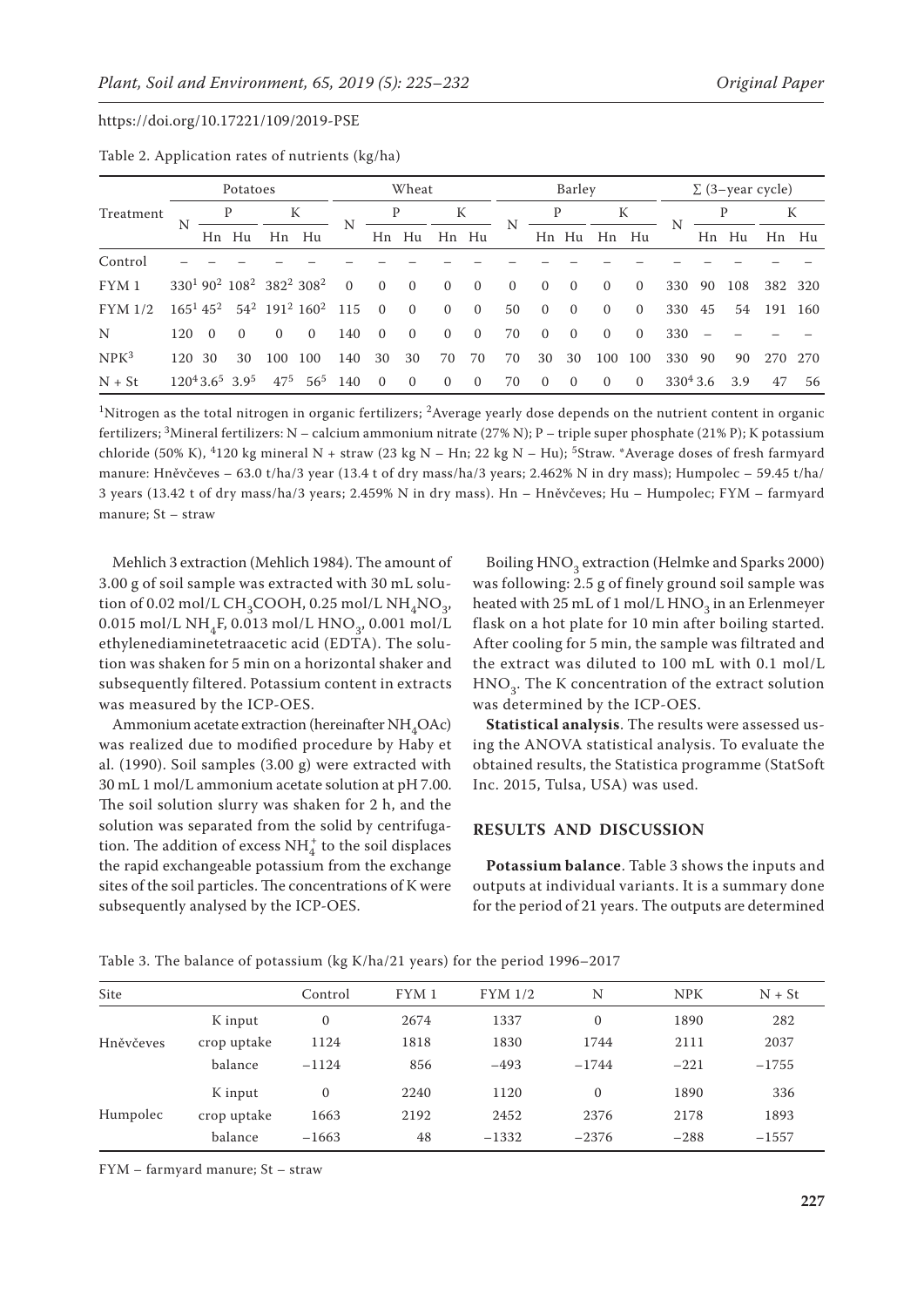

Figure 1. Potassium content in the plough layer (mg K/kg, method Mehlich 3). Cont – control; FYM – farmyard manure; St – straw

by yields and K content in plants. At the Hněvčeves site, higher yields of cereals were recorded (grain: wheat  $-7.07$  t dry matter/ha; barley  $-4.54$  t dry matter/ha) compared to the Humpolec site (grain: wheat  $-6.29$  t dry matter/ha, barley  $-3.83$  t dry matter/ha). Higher yields of potatoes were recorded at the Humpolec site (7.82 t dry matter/ha) than at the Hněvčeves site (7.40 t dry matter/ha). The contents of potassium in wheat grain (0.46–0.48% K) and barley (0.37–0.38% K) were identical at both sites. Significantly greater differences were obtained in the K content in straw: (Hněvčeves: wheat 0.88% K, barley 0.98% K; Humpolec: wheat 1.03% K, barley 1.18% K); and differences were recorded for K content in potato tubers (Hněvčeves: 1.84% K, Humpolec: 2.15% K). Even though the contents of bioavailable potassium in soil at the Humpolec site were lower, reported K uptake by plants was higher – by 348 kg K/ha on average for all variants and the period of 21 years. This difference was probably caused by higher potato yield and also by higher precipitation

and its regular distribution throughout the vegetation period, which might have a positive influence on the K uptake. Table 3 shows the positive balance (inputs minus outputs) only at the variant fertilized with manure. The highest negative balance (–2376 kg K/ha) was obtained at fertilization with mineral nitrogen at the Humpolec site. Negative balance was calculated also for the NPK fertilization, with average application dose of 90 kg K/ha/year. Neither regular straw incorporation influenced the K balance. The utilization of K from manure at the Hněvčeves site was 26%, at the Humpolec site it was 24%. In case of the NPK fertilization it was 52% (Hněvčeves) and 27% (Humpolec). There is a clear tendency to higher K utilization at soils with higher sorption capacity, which complies with the results of Blake et al. (1999). Higher K utilization at mineral fertilization may be caused by lower dose of K applied compared to manure treatments. At lower application doses, their utilisation is generally better. Blake et al. (1999) did not determine significant differences in K bal-



Figure 2. Content of exchangeable potassium in the plough layer (mg K/kg). Cont – control; FYM – farmyard manure; St – straw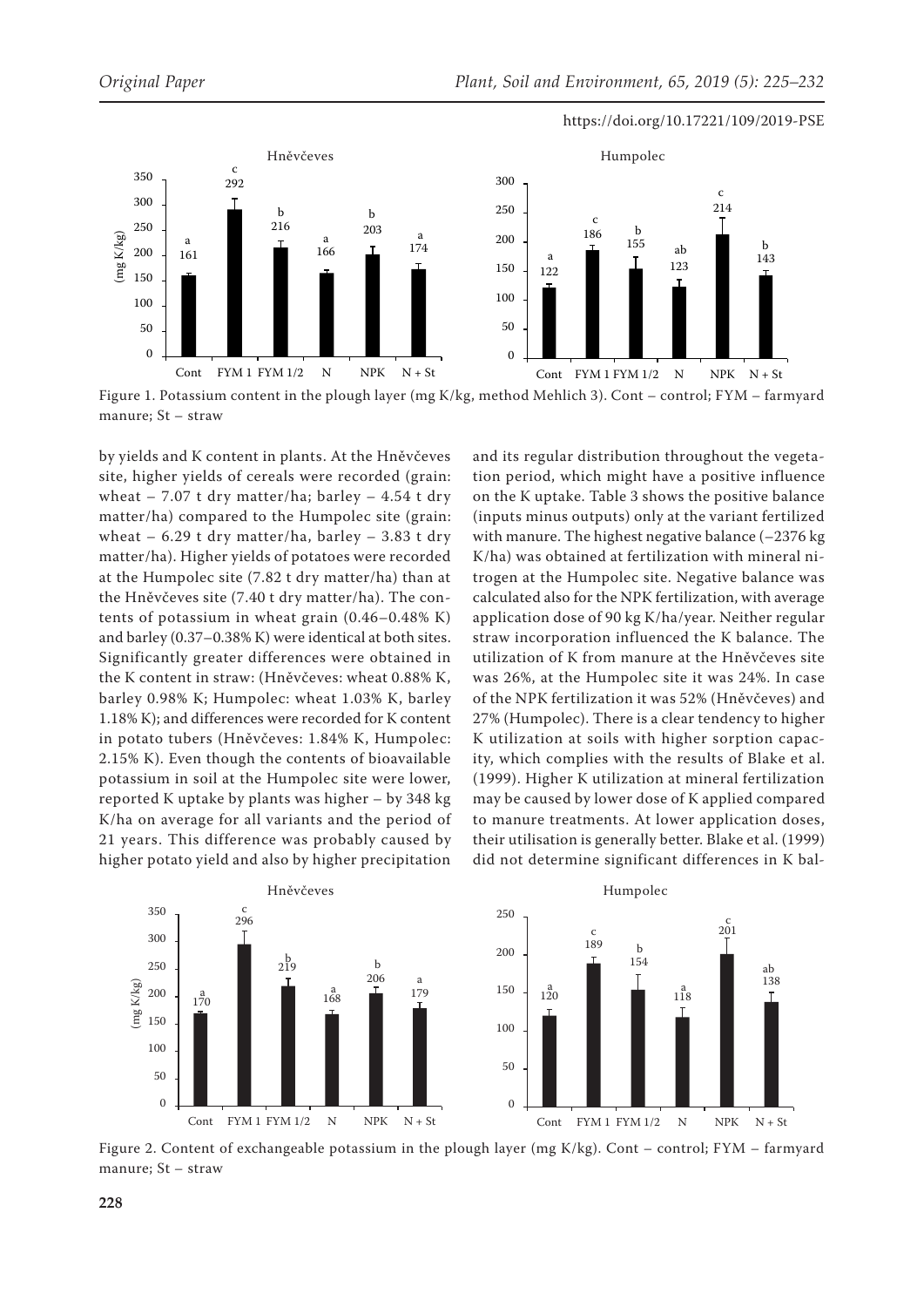|            | Hněvčeves | Humpolec |
|------------|-----------|----------|
| Contol     | 3.76      | 3.42     |
| FYM1       | 6.54      | 5.38     |
| FYM 1/2    | 4.84      | 4.39     |
| N          | 3.71      | 3.36     |
| <b>NPK</b> | 4.55      | 5.73     |
| $N + ST$   | 3.96      | 3.93     |
|            |           |          |

Average 4.56 4.37

Table 4. Saturation of potassium in cation exchange capacity (%)

FYM – farmyard manure; St – straw

ance between the manure-supplied K and mineral fertilization. These authors explain this as a result of K not strongly sorbed in manure.

**Content of bioavailable K**. Results obtained using the Mehlich 3 extraction agent are given in Figure 1. At both sites, statistically significant differences were recorded among individual variants, in compliance with the K fertilization intensity. At the Hněvčeves site, the average value of all treatments reached 200 mg K/kg, i.e. by 31% more compared to the Humpolec site  $-157$  mg K/kg. As to the official assessment of K pool in the plough layer in the CR for loamy soils, it is ranked in the category 'satisfactory pool' or 'good pool' – based on the variant (Smatanová and Sušil 2018). It may be presumed that even in the control variant the yields were not influenced by the lack of N.

As shown in Figure 2, manure application resulted in a significant increase of the exchangeable K content. Liu et al. (2010) reported similar results in the long-term experiments. Significantly lowest contents

were obtained at variants without K fertilization. Comparison of both sites shows significantly higher content (by 34.6%) at the Hněvčeves site (with average values of 206 mg K/kg) than in Humpolec (153 mg K/kg). If the values are recalculated to the level of saturation of the sorption complex with potassium, this parameter almost does not differ for the two sites – it is 4.56% in Hněvčeves and 4.37% in Humpolec (Table 4); it is given by the differences between the total values of the cation exchangeable capacity (Hněvčeves: 116 mmol /kg, Humpolec: 90 mmol /kg). The content > 3.50% cation exchange capacity (CEC) is considered as satisfactory for these soils. Comparison of the K values at both extraction agents (Mehlich 3/ NH4OAc) shows certain similarity. For the Hněvčeves location, the Pearson's correlation coefficient between the K contents determined with Mehlich 3 and NH4OAc was 0.989 at the significance level *P* < 0.001; for the Humpolec location it was 0.958. The relationship between K in ammonium acetate and Mehlich 3 is: *y* = 0.974*x* + 7.6145, *R*2 = 0.9772 (Hněvčeves),  $y = 0.9505x + 5.6757$ ,  $R^2 = 0.9815$  (Humpolec). It is thus probable that mainly exchangeable potassium is released at the Mehlich 3 extraction. High agreement of these methods is, to a certain extent, given by the fact that the study evaluates corresponding long-term field trials. At ordinary agricultural soils, the agreement would probably be lower.

CAT extraction revealed significantly lower K content compared to other extraction methods (Figure 3). The average content for all variants was 110 mg K/kg at the Hněvčeves site and 120 mg K/kg at the Humpolec site. It is interesting that the ratio of the values (Hněvčeves/Humpolec) is opposite compared to the Mehlich 3 and  $NH<sub>4</sub>OAc$  methods, which is probably caused by different character of clay parti-



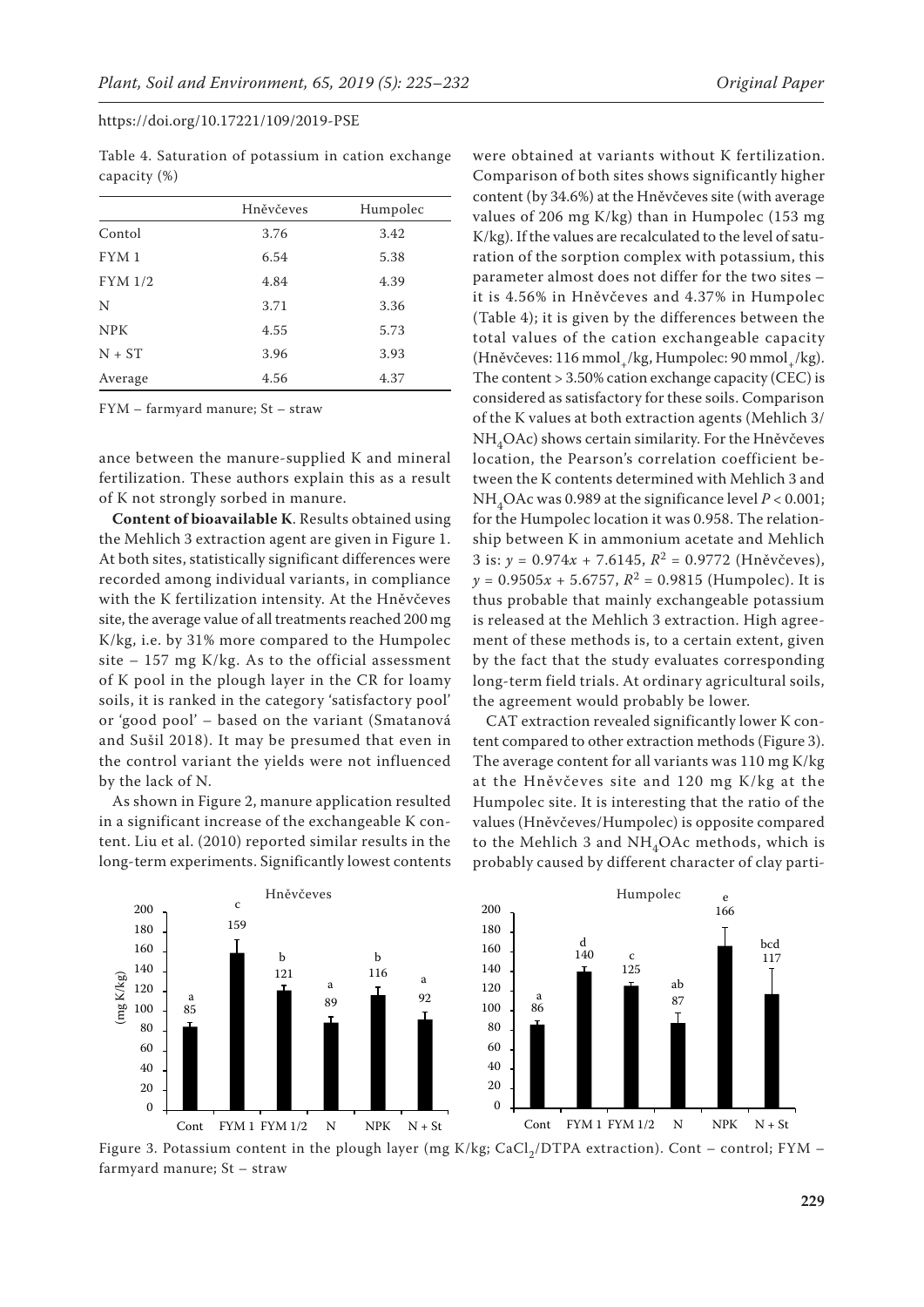

Figure 4. Content of non-exchangeable potassium in the plough layer (mg K/kg). Cont – control; FYM – farmyard manure; St – straw

cles at the two sites. Binner et al. (2017) stated that this method was sensitive at variants with added clay sorbents of the smectite type.

**Content of non-exchangeable K**. Contents of non-exchangeable potassium are shown in Figure 4. Both sites significantly differ; contents were in the range of 816 to 927 mg K/kg at the Hněvčeves site in contrast to the interval 2908–3068 mg K/kg at the Humpolec site. There is a significant influence of the soil-forming materials. Parent material of Cambisol (Humpolec) is paragneiss; in the process of material changes (weathering) potassium is released in significant amounts. On the contrary, Luvisol (Hněvčeves) on loess has markedly lower potential to release K. Blake et al. (1999) observed the changes in the content of non-exchangeable K at long-term field trials sites. The highest contents were reported for Bad Lauchstadt: 1810–2196 mg K/ha, whereas lower contents were reported for Rothamsted: 650–1442 mg K/ha. This corresponds with the range recorded at the Hněvčeves site. High contents approaching 3000 mg K/kg were published by Øgaard and Krogstad (2005) for selected soils in Norway. Figure 4 shows that completely different fertilization for the period of 21 years did not have a significant impact on the changes of non-exchangeable K at the Humpolec site, not even at variants unfertilized with K in the long term. At comparison of K amount obtained at harvest (1663–2376 kg K/ha) and the content of non-exchangeable K in the plough layer (ca 12 500–12 800 kg K/ha) it is clear that the effect of fertilization on the changes in the non-exchangeable K may not have been manifested.

At the Hněvčeves site, a significant tendency to decrease the non-exchangeable K content was ob-

served at the variants without K fertilization. The content of non-exchangeable K in the plough layer was ca 3600–3800 kg/ha, which is comparable with the K values at harvest (1124–2111 kg K/ha). Moreover, non-exchangeable K was also important for replenishing plant-available K in soil at this site. A decrease of the non-exchangeable K in the long-term trials at the unfertilized variants compared to the manure application was reported also by Blake et al. (1999) and Srinivvasarao et al. (2014). Furthermore, it must be stressed that not all of the non-exchangeable K may be used by plants, as it is released continuously during many years, as was reported by Moritsuka et al. (2002). Non-exchangeable K release depends on many factors, such as K concentration in soil solution, concentration of other cations and pH value (Wang et al. 2011).

Table 5 summarizes the results of individual tested methods related to the boiling  $HNO<sub>3</sub>$  extraction. At the Hněvčeves site, the average content of 1069 mg K/ha was obtained, whereas at the Humpolec site it was 3167 mg K/kg. The ratio of non-exchangeable K at Luvisol (Hněvčeves) was 80.9%, as compared to

Table 5. Comparison of the extraction ability of four methods for potassium (K) determination (expressed in % of the K content extracted by boiling  $1 \text{ mol/L HNO}_3$ 

| Site      | M3   | <b>CAT</b> | ex   | $K_{ne}$ | HNO <sub>2</sub> |
|-----------|------|------------|------|----------|------------------|
| Hněvčeves | 18.8 | 10.1       | 19.1 | 80.9     | 100.0            |
| Humpolec  | 4.9  | 3.7        | 4.8  | 95.2     | 100.0            |

100% Hněvčeves 1069 mg K/ha; 100% Humpolec 3167 mg K/ha; M3 – Mehlich 3; CAT – CaCl<sub>2</sub>/DTPA extraction;  $K_{ex}$  – exchangeable K;  $K_{ne}$  – non-exchangeable K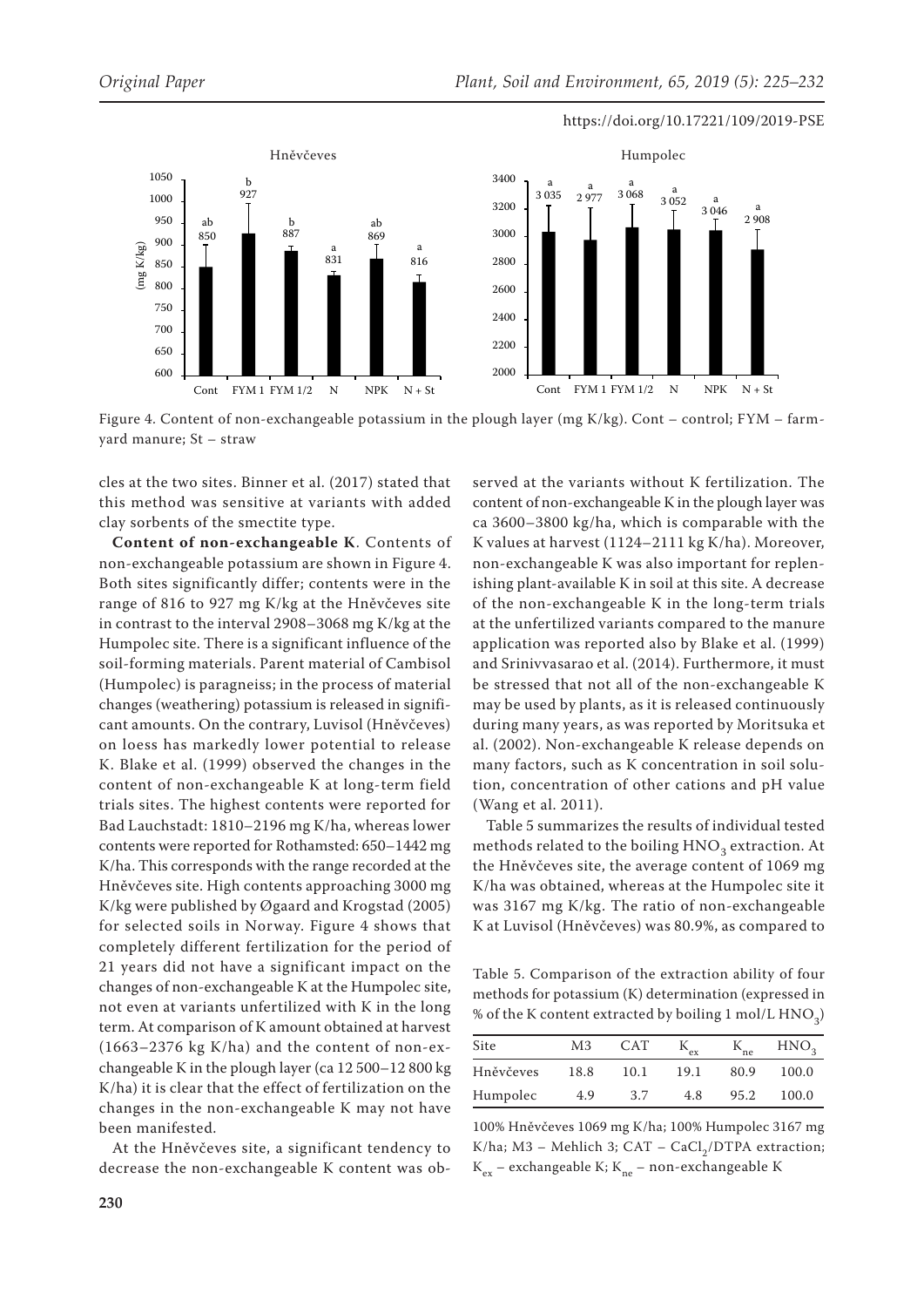| Table 6. The changes of potassium content (kg/ha) in the plough layer of soils after 21 years of experiment |  |  |
|-------------------------------------------------------------------------------------------------------------|--|--|
|-------------------------------------------------------------------------------------------------------------|--|--|

|              | Site      | Control | FYM1   | FYM 1/2 | N      | <b>NPK</b> | $N + ST$ |
|--------------|-----------|---------|--------|---------|--------|------------|----------|
| Mehlich 3    | Hněvčeves | $-297$  | $-28$  | $-129$  | $-221$ | 94         | $-180$   |
|              | Humpolec  | $-273$  | $-80$  | $-97$   | $-332$ | $-190$     | $-164$   |
| $\rm K_{ex}$ | Hněvčeves | $-233$  | 128    | $-48$   | $-205$ | 5          | $-275$   |
|              | Humpolec  | $-311$  | $-137$ | $-154$  | $-420$ | $-84$      | $-244$   |
| CAT          | Hněvčeves | $-185$  | 108    | $-27$   | $-122$ | $-5$       | $-207$   |
|              | Humpolec  | $-126$  | 25     | 42      | $-189$ | 88         | 4        |

FYM – farmyard manure; St – straw; K<sub>ex</sub> – exchangeable K; CAT – CaCl<sub>2</sub>/DTPA extraction

Cambisol (Humpolec) with 95.2%. The comparison of the Mehlich 3 and  $NH<sub>4</sub>OAc$  methods shows that their extraction strength is similar. The values obtained using the CAT extraction were only 60–65% compared to the previous methods.

**Changes in K in 1996/2017**. The archive samples from 1996 were analysed (for each parcel individually) and the results were compared with the 2017 analysis. The differences in the potassium content in the plough layer (kg K/ha) are reported in Table 6. K amount in the plough layer decreased in all the unfertilized variants. The highest decrease is recorded at variant with mineral N fertilization. The comparison of negative values in the potassium balance (Table 3) and changes in Table 6 shows that the values in Table 6 are lower compared to the balance only. It can be explained by continuous mobilisation of potassium from the non-exchangeable bonds and further also by not considering the K content in the subsoil, which is also a significant potassium source for plants.

## **REFERENCES**

- Binner I., Dultz S., Schellhorn M., Schenk M.K. (2017): Potassium adsorption and release properties of clays in peat-based horticultural substrates for increasing the cultivation safety of plants. Applied Clay Science, 145: 28–36.
- Blake L., Mercik S., Körschens M., Goulding K.W.T., Stempen S., Weigel A., Poulton P.R., Powlson D.S. (1999): Potassium content in soil, uptake in plants and the potassium balance in three European long-term field experiments. Plant and Soil, 216: 1–14.
- Brouder S. (2011): Potassium cycling. In: Hatfield J.L., Sauer T.L. (eds.): Soil Management: Building a Stable Base for Agriculture. Madison, American Society of Agronomy and Soil Science Society of America, 79–102.
- Černý J., Balík J., Kulhánek M., Čásová K., Nedvěd V. (2010): Mineral and organic fertilization efficiency in long-term stationary experiments. Plant, Soil and Environment, 56: 28–36.
- Das D., Nayak A.K., Thilagam V.K., Chatterjee D., Shahid M., Tripathi R., Mohanty S., Kumar A., Lal B., Gautam P., Panda B.B., Biswas S.S. (2018): Measuring potassium fractions is not sufficient to assess the long-term impact of fertilization and manuring on soil's potassium supplying capacity. Journal of Soils and Sediments, 18: 1806–1820.
- Egnér H., Riehm H., Domingo W.R. (1960): Investigations on soil chemical analysis as a basis of the evaluation of plant nutrient status of soils II. Chemical extraction methods for phosphorus and potassium determination. Kungliga Lantbrukshögskolans Annaler, Sweden, 26: 199–215. (In German)
- Haby V.A., Russelle M.P., Skogley E.O. (1990): Testing soils for potassium, calcium, and magnesium. In: Westerman R.L. (ed.): Soil Testing and Plant Analysis. 3rd Edition. SSSA Book Series No. 3. Madison, Soil Science Society of America.
- Helmke P.A., Sparks D.L. (2000): Potassium, Rubidium, and Cesium. Methods of Soil Analysis. Part 3. Chemical Methods. SSSA Book Series No. 5. Madison, Soil Science Society of America.
- Hinsinger P., Jaillard B. (1993): Root-induced release of interlayer potassium and vermiculitization of phlogopite as related to potassium depletion in the rhizosphere of ryegrass. European Journal of Soil Science, 44: 525–534.
- Kitagawa Y., Yanai J., Nakao A. (2018): Evaluation of nonexchangeable potassium content of agricultural soils in Japan by the boiling HNO<sub>3</sub> extraction method in comparison with exchangeable potassium. Soil Science and Plant Nutrition, 64: 116–122.
- Kulhánek M., Balík J., Černý J., Vašák F., Shejbalová Š. (2014): Influence of long-term fertilizer application on changes of the content of Mehlich-3 estimated soil macronutrients. Plant, Soil and Environment, 60: 151–157.
- Liu E., Yan C.R., Mei X.R., He W.Q., Bing S.H., Ding L.P., Liu Q., Liu S., Fan T.L. (2010): Long-term effect of chemical fertilizer, straw, and manure on soil chemical and biological properties in northwest China. Geoderma, 158: 173–180.
- Liu L.X., Bates T.E. (1990): Evaluation of soil extractants for prediction of plant-available potassium in Ontario soils. Canadian Journal of Soil Science, 70: 607–615.